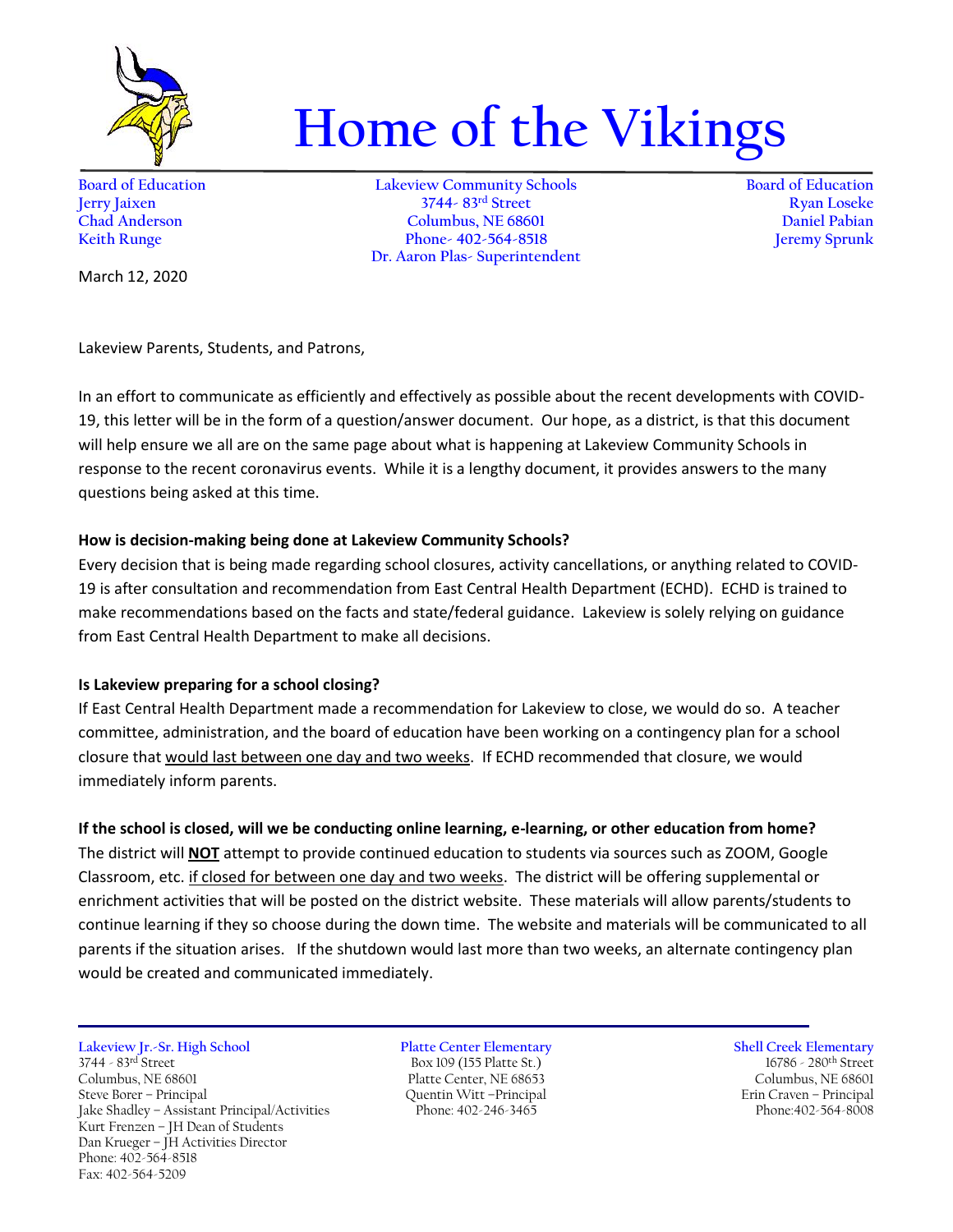## **What happens if a shutdown would last more than two weeks?**

NO DECISIONS HAVE BEEN MADE BEYOND A TWO WEEK SHUTDOWN. The crisis committee, administration, and board of education would reconvene if we were in a scenario where a shutdown would extend beyond two weeks to discuss next steps. *If we were to close for more than two weeks, we would revisit and revise the plan accordingly.* Our guidance from East Central Health Department, Nebraska Department of Education, our school attorney, and other various sources is changing almost hourly at this point. So please take this plan as "*what we know and plan to do at this moment*", but not as a final plan that has no chance of changing.

## **Will my child have to make-up the school days if shut down between one day and two weeks?**

At this time, we have enough student contact hours that very minimal make-up time would need to be done for students. Potentially an extra day for seniors. The Department of Education has the power to grant waivers to the instructional hour requirement, but they have yet to commit to anything at this time. This situation will remain fluid as we work with the Department of Education.

## **Will Lakeview be cancelling activity events or limiting spectators like you are seeing around the country?**

At this time, Lakeview will continue to allow spectators at events. East Central Health Department is recommending that anyone that meets any of the following criteria *NOT* attend Lakeview events:

- 1. If you have been to China, South Korea, Italy, Hong Kong, Japan, Iran, Singapore, Taiwan, Thailand, California, Washington, or New York in the previous two weeks.
- 2. If you have symptoms that include a cough, fever, or difficulty breathing.
- 3. If you have been in direct contact (within 6 feet) with a person with a confirmed case of coronavirus (COVID-19).

If you meet any of these criteria, you should also contact East Central Health Department at (402) 562-8690 (for English) or (402) 562-8963 (for Spanish).

If this guidance changes, people will be contacted immediately via Bright Arrow messaging system and social media.

# **What about when Lakeview is playing another town with different guidelines?**

Each event will be evaluated for the safety of both the student-athletes and spectators. The Activity Directors will consult with both local health departments and make a decision based on their recommendation. This could result in Lakeview having one contest, but canceling the next. These decisions will need to be made on a case-bycase basis, but will always be based on the recommendation of the local health departments.

# **What if I totally disagree with the decision to keep school open?**

We have already received communications from parents that disagree with the school decisions. Making malicious comments to the school will not change our decision as we will continue to rely on the local health professionals at East Central Health Department for guidance. For families that think it is best to keep their children home, please do so. Let their school know and we will do our best to provide them timely assignments and support. Unless recommended differently by ECHD, we will continue to provide great structure and learning opportunities for those that attend.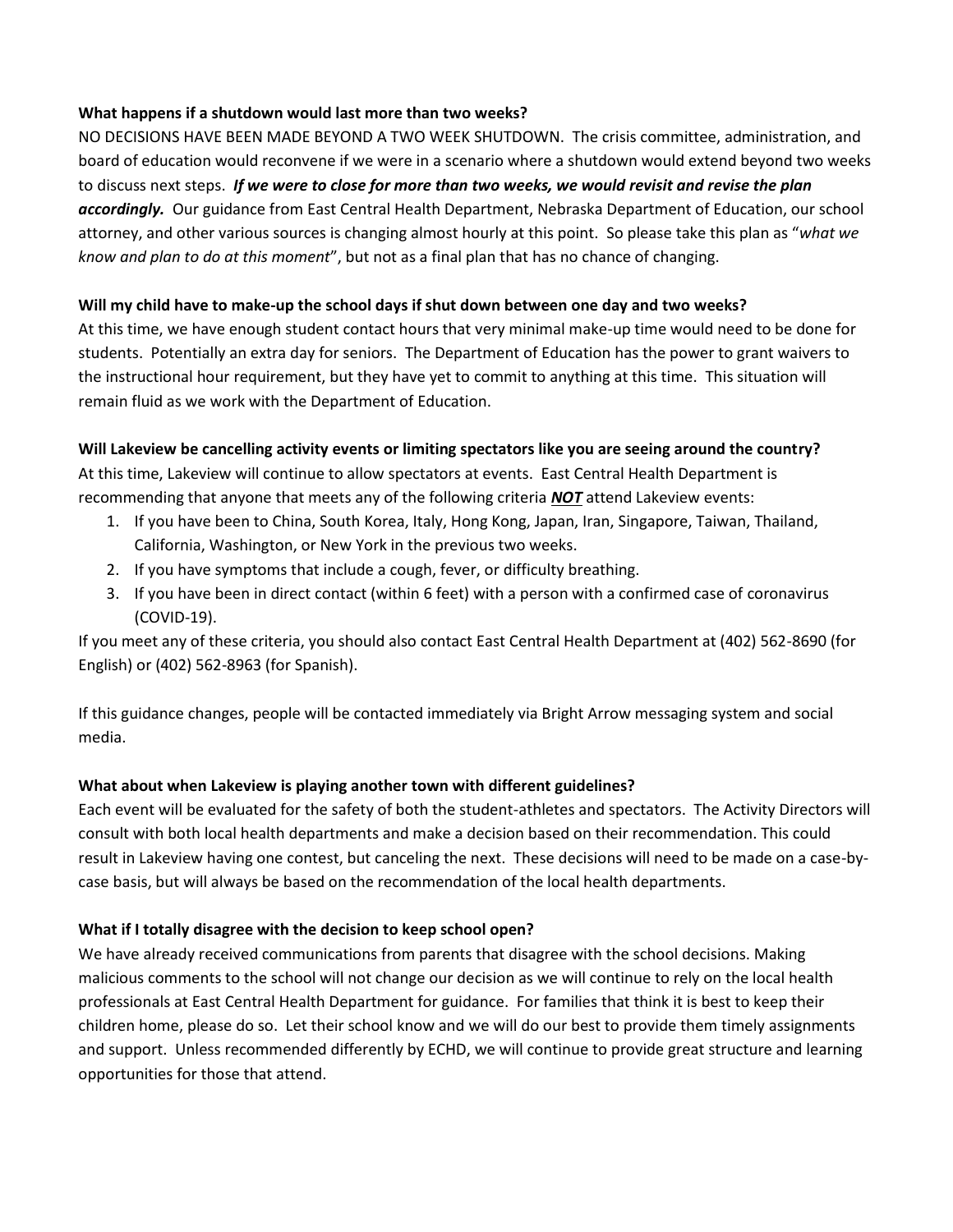#### **How will I know if anything changes?**

Lakeview will continue to communicate via the Bright Arrow messaging system using both email and text message. In addition, LCS will be posting updates on both Twitter and Facebook social media platforms.

## **What should I do if my child is sick?**

Please keep your child home if they are sick. This guidance isn't any different than what is always communicated from Lakeview Community Schools. District policy states if you have a fever of more than 100 degrees, you need to leave school and not return until your fever is less than 100 degrees for 24 hours without medicine. This policy continues to be in effect unless we hear something different from East Central Health. If we do hear different guidance, it will be communicated immediately.

## **What is being done to disinfect the buildings?**

Maintenance and custodial staffs are thoroughly cleaning and disinfecting schools over break. Many heightened efforts are now part of our regular cleaning routine including wiping all surfaces. Disinfectant foggers will be released when possible based on supply inventory and empty buildings.

## **What can I do to help?**

Currently, the best guidance is to continue with best practices for reducing the spread of viruses. Wash your hands, stay home if you are sick, cover your nose and mouth when coughing/sneezing, avoid close contact with anyone with cold or flu-like symptoms, and avoid touching your eyes and face.

## **How do I talk to my kid(s) about the coronavirus?**

The Nebraska Department of Education has recommended that parents use the following website to help discuss the coronavirus (COVID-19) with their children:

[https://www.nasponline.org/resources-and-publications/resources-and-podcasts/school-climate-safety-and](https://www.nasponline.org/resources-and-publications/resources-and-podcasts/school-climate-safety-and-crisis/health-crisis-resources/talking-to-children-about-covid-19-(coronavirus)-a-parent-resource?mc_cid=e21891c772&mc_eid=be3546cfc1)[crisis/health-crisis-resources/talking-to-children-about-covid-19-\(coronavirus\)-a-parent](https://www.nasponline.org/resources-and-publications/resources-and-podcasts/school-climate-safety-and-crisis/health-crisis-resources/talking-to-children-about-covid-19-(coronavirus)-a-parent-resource?mc_cid=e21891c772&mc_eid=be3546cfc1)[resource?mc\\_cid=e21891c772&mc\\_eid=be3546cfc1](https://www.nasponline.org/resources-and-publications/resources-and-podcasts/school-climate-safety-and-crisis/health-crisis-resources/talking-to-children-about-covid-19-(coronavirus)-a-parent-resource?mc_cid=e21891c772&mc_eid=be3546cfc1)

It is important to remember that we are all in uncharted territory with the coronavirus and the response to this ever-changing situation. We are best to listen to the local health professionals and make decisions based on their recommendations. We can promise that Lakeview is doing the best they can with the information that is being provided and will continue to keep kids at the forefront of all decisions.

Sincerely,

*Aaron Plas*

Dr. Aaron Plas Superintendent Lakeview Community Schools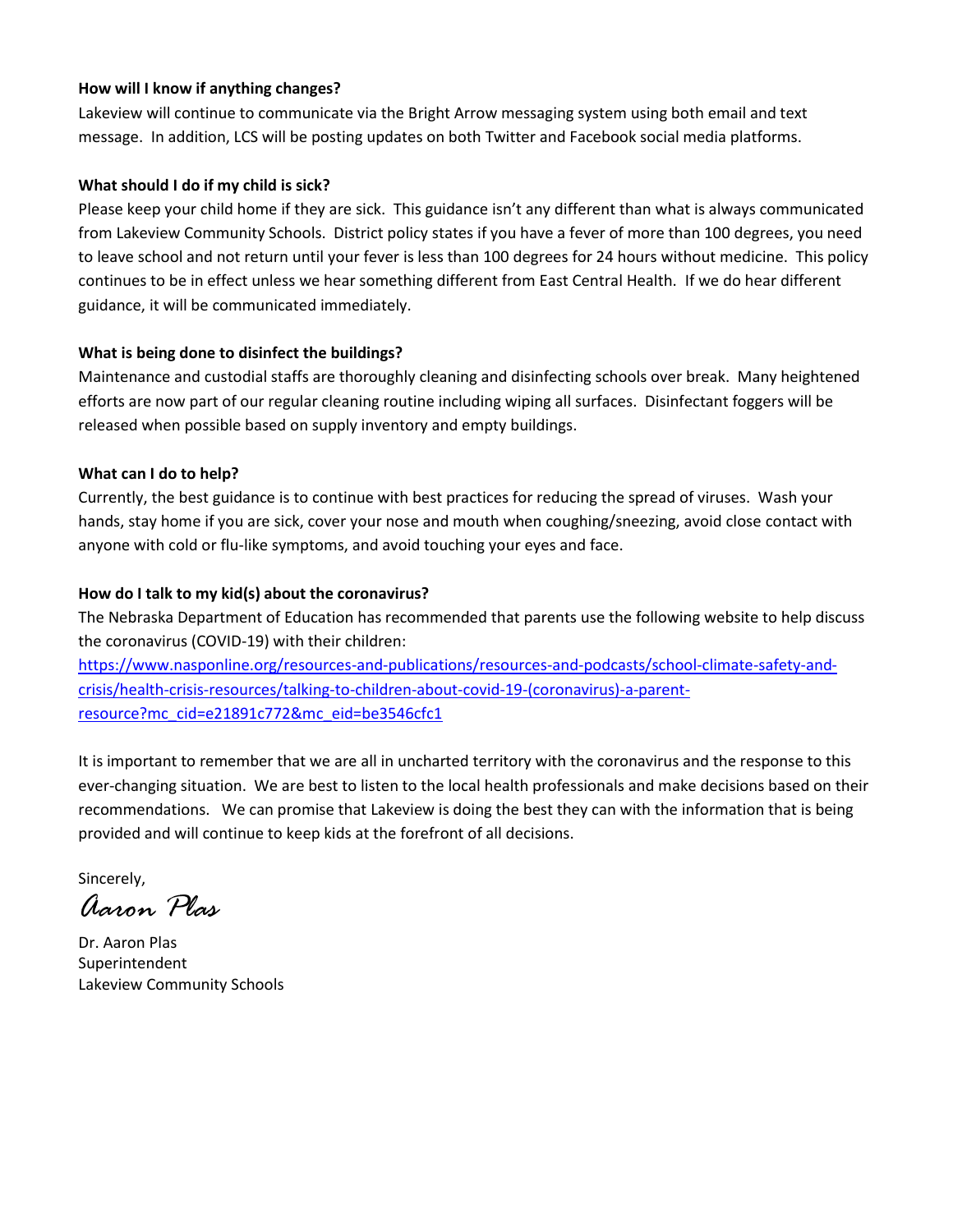12 de marzo de 2020

Padres, estudiantes y patrocinadores de Lakeview,

En un esfuerzo por comunicarse de la manera más eficiente y efectiva posible sobre los desarrollos recientes con COVID-19, esta carta tendrá la forma de un documento de preguntas / respuestas. Nuestra esperanza, como distrito, es que este documento ayude a asegurar que todos estemos en la misma página sobre lo que está sucediendo en las Escuelas Comunitarias de Lakeview en respuesta a los recientes eventos de coronavirus. Si bien es un documento extenso, proporciona respuestas a las muchas preguntas que se hacen en este momento.

## **¿Cómo se hace la toma de decisiones en las Escuelas Comunitarias de Lakeview?**

Cada decisión que se tome con respecto al cierre de escuelas, cancelaciones de actividades o cualquier cosa relacionada con COVID-19 es previa consulta y recomendación del Departamento de Salud de East Central (ECHD). ECHD está capacitado para hacer recomendaciones basadas en los hechos y la orientación estatal / federal. Lakeview se basa únicamente en la orientación del Departamento de Salud de East Central para tomar todas las decisiones.

# **¿Lakeview se está preparando para el cierre de una escuela?**

Si el Departamento de Salud de East Central hizo una recomendación para que Lakeview cerrara, lo haríamos. Un comité de maestros, la administración y la junta de educación han estado trabajando en un plan de contingencia para el cierre de una escuela que duraría entre un día y dos semanas. Si ECHD recomendara ese cierre, informaríamos de inmediato a los padres.

# **Si la escuela está cerrada, ¿llevaremos a cabo aprendizaje en línea, e-learning u otra educación desde casa?**

El distrito NO intentará proporcionar educación continua a los estudiantes a través de fuentes como ZOOM, Google Classroom, etc. si está cerrado entre un día y dos semanas. El distrito ofrecerá actividades complementarias o de enriquecimiento que se publicarán en el sitio web del distrito. Estos materiales permitirán a los padres / estudiantes continuar aprendiendo si así lo eligen durante el tiempo de inactividad. El sitio web y los materiales se comunicarán a todos los padres si surge la situación. Si el cierre durara más de dos semanas, se crearía un plan de contingencia alternativo y se comunicaría de inmediato.

# **¿Qué sucede si un cierre duraría más de dos semanas?**

NO SE HAN TOMADO DECISIONES MÁS ALLÁ DE UNA PARADA DE DOS SEMANAS. El comité de crisis, la administración y la junta de educación se volverían a reunir si estuviéramos en un escenario en el que un cierre se prolongaría más de dos semanas para discutir los próximos pasos. Si cerráramos durante más de dos semanas, volveríamos a visitar y revisar el plan en consecuencia. Nuestra orientación del Departamento de Salud de East Central, el Departamento de Educación de Nebraska, nuestro abogado escolar y otras fuentes variadas está cambiando casi cada hora en este momento. Por lo tanto, tome este plan como "lo que sabemos y planeamos hacer en este momento", pero no como un plan final que no tiene posibilidad de cambiar.

# **¿Lakeview cancelará los eventos de actividades o limitará a los espectadores como usted está viendo en todo el país?**

En este momento, Lakeview continuará permitiendo espectadores en los eventos. El Departamento de Salud de East Central recomienda que cualquiera que cumpla con cualquiera de los siguientes criterios NO asista a los eventos de Lakeview:

- 1. Si ha estado en China, Corea del Sur, Italia, Hong Kong, Japón, Irán, Singapur, Taiwán, Tailandia, California, Washington o Nueva York en las últimas dos semanas.
- 2. Si tiene síntomas que incluyen tos, fiebre o dificultad para respirar.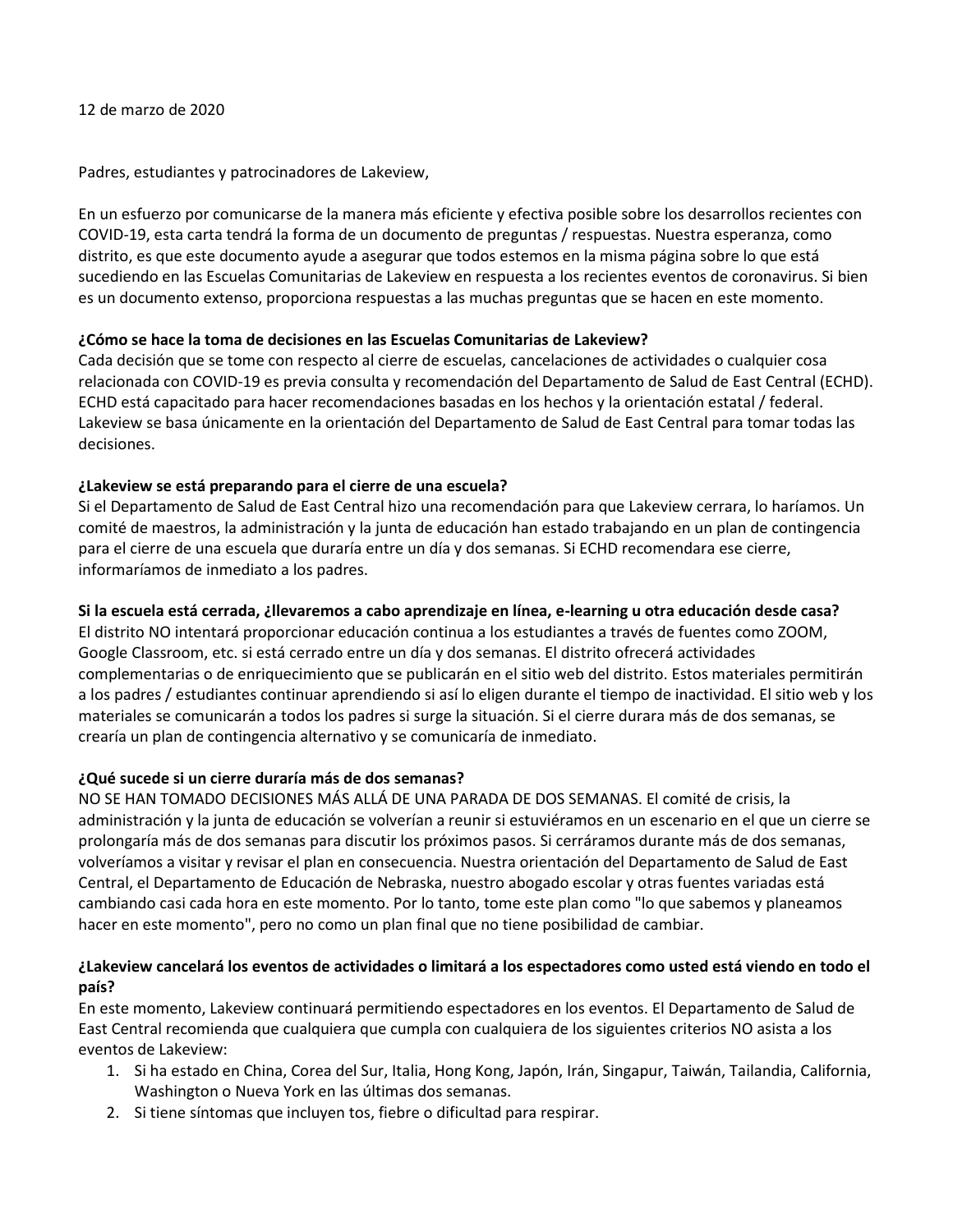3. Si ha estado en contacto directo (a menos de 6 pies) con una persona con un caso confirmado de coronavirus (COVID-19).

Si cumple con alguno de estos criterios, también debe comunicarse con el Departamento de Salud de East Central al (402) 562-8690 (para inglés) o al (402) 562-8963 (para español).

Si esta guía cambia, se contactará a las personas de inmediato a través del sistema de mensajería Bright Arrow y las redes sociales.

## **¿Qué pasa cuando Lakeview está jugando en otra ciudad con pautas diferentes?**

Cada evento será evaluado por la seguridad de los estudiantes atletas y espectadores. Los Directores de Actividad consultarán con los departamentos de salud locales y tomarán una decisión basada en su recomendación. Esto podría resultar en que Lakeview tenga un concurso, pero cancele el siguiente. Estas decisiones deberán tomarse caso por caso, pero siempre se basarán en la recomendación de los departamentos de salud locales.

# **¿Qué sucede si estoy totalmente en desacuerdo con la decisión de mantener la escuela abierta?**

Ya hemos recibido comunicaciones de padres que no están de acuerdo con las decisiones de la escuela. Hacer comentarios maliciosos a la escuela no cambiará nuestra decisión, ya que continuaremos confiando en los profesionales de salud locales del Departamento de Salud de East Central para recibir orientación. Para las familias que piensan que es mejor mantener a sus hijos en casa, hágalo. Hágales saber a su escuela y haremos nuestro mejor esfuerzo para proporcionarles tareas y apoyo oportunos. A menos que ECHD lo recomiende de manera diferente, continuaremos brindando una gran estructura y oportunidades de aprendizaje para aquellos que asistan.

#### **¿Cómo sabré si algo cambia?**

Lakeview continuará comunicándose a través del sistema de mensajería Bright Arrow utilizando correo electrónico y mensajes de texto. Además, LCS publicará actualizaciones en las plataformas de redes sociales de Twitter y Facebook.

#### **¿Qué debo hacer si mi hijo está enfermo?**

Mantenga a su hijo en casa si está enfermo. Esta guía no es diferente de lo que siempre se comunica desde las Escuelas Comunitarias de Lakeview. La política del distrito establece que si tiene fiebre de más de 100 grados, debe abandonar la escuela y no regresar hasta que tenga menos de 100 grados durante 24 horas sin medicamentos. Esta política continúa vigente a menos que escuchemos algo diferente de East Central Health. Si escuchamos una orientación diferente, se comunicará de inmediato.

#### **¿Qué se está haciendo para desinfectar los edificios?**

El personal de mantenimiento y custodia está limpiando y desinfectando a fondo las escuelas durante las vacaciones. Muchos esfuerzos intensificados ahora son parte de nuestra rutina de limpieza regular, que incluye limpiar todas las superficies. Los nebulizadores desinfectantes se liberarán cuando sea posible según el inventario de suministros y los edificios vacíos.

#### **¿Que puedo hacer para ayudar?**

Actualmente, la mejor guía es continuar con las mejores prácticas para reducir la propagación de virus. Lávese las manos, quédese en casa si está enfermo, cúbrase la nariz y la boca al toser / estornudar, evite el contacto cercano con cualquier persona con síntomas de resfriado o gripe y evite tocarse los ojos y la cara.

#### **¿Cómo les hablo a mis hijos sobre el coronavirus?**

El Departamento de Educación de Nebraska ha recomendado que los padres usen el siguiente sitio web para ayudar a discutir el coronavirus (COVID-19) con sus hijos: